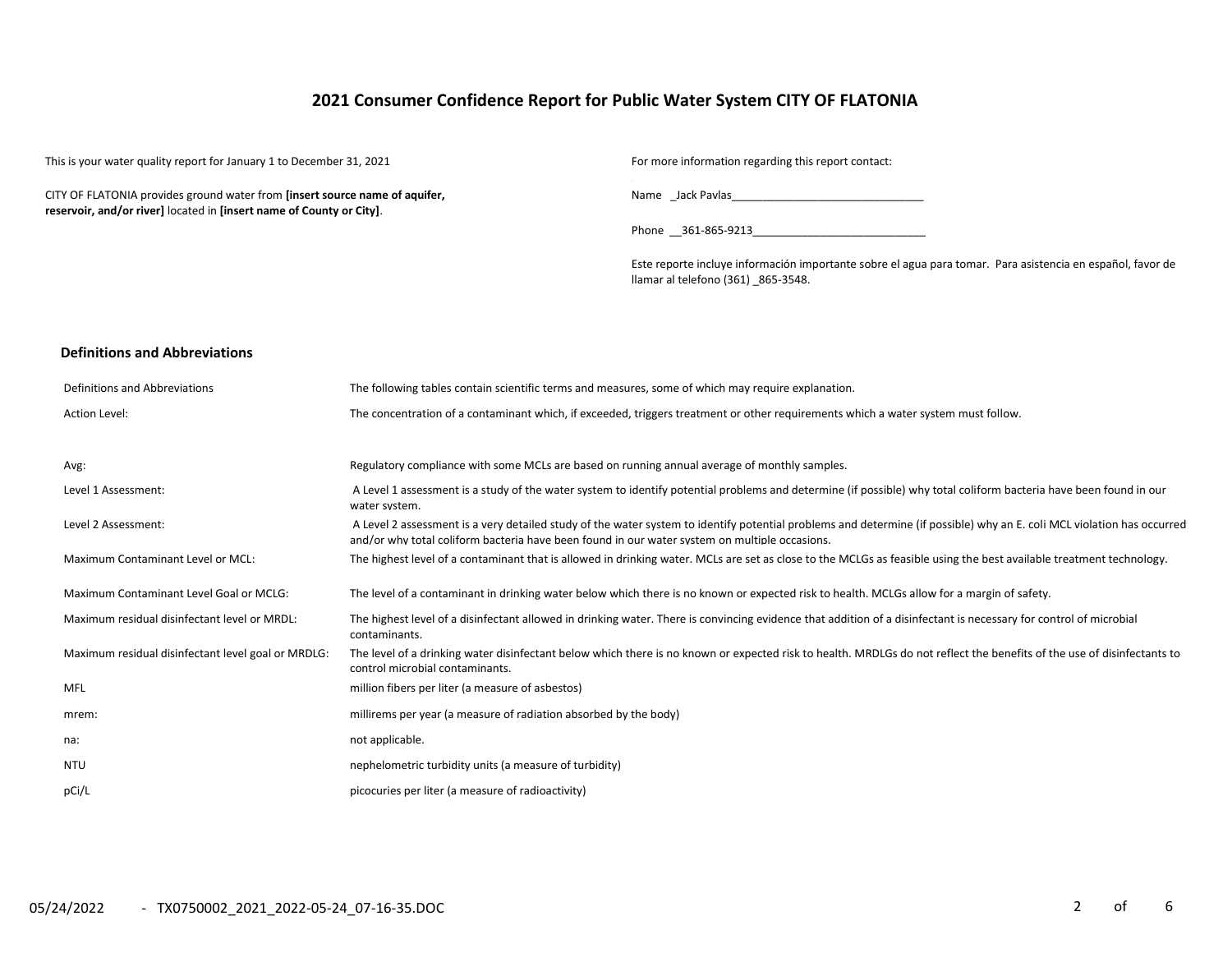### **Definitions and Abbreviations**

| ppb:                       | micrograms per liter or parts per billion                                           |
|----------------------------|-------------------------------------------------------------------------------------|
| ppm:                       | milligrams per liter or parts per million                                           |
| ppq                        | parts per quadrillion, or picograms per liter (pg/L)                                |
| ppt                        | parts per trillion, or nanograms per liter (ng/L)                                   |
| Treatment Technique or TT: | A required process intended to reduce the level of a contaminant in drinking water. |

## **Information about your Drinking Water**

The sources of drinking water (both tap water and bottled water) include rivers, lakes, streams, ponds, reservoirs, springs, and wells. As water travels over the surface of the land or through the ground, it dissolves naturally-occurring minerals and, in some cases, radioactive material, and can pick up substances resulting from the presence of animals or from human activity.

Drinking water, including bottled water, may reasonably be expected to contain at least small amounts of some contaminants. The presence of contaminants does not necessarily indicate that water poses a health risk. More information about contaminants and potential health effects can be obtained by calling the EPAs Safe Drinking Water Hotline at (800) 426-4791.

Contaminants that may be present in source water include:

- Microbial contaminants, such as viruses and bacteria, which may come from sewage treatment plants, septic systems, agricultural livestock operations, and wildlife.

- Inorganic contaminants, such as salts and metals, which can be naturally-occurring or result from urban storm water runoff, industrial or domestic wastewater discharges, oil and gas production, mining, or farming.

- Pesticides and herbicides, which may come from a variety of sources such as agriculture, urban storm water runoff, and residential uses.

- Organic chemical contaminants, including synthetic and volatile organic chemicals, which are by-products of industrial processes and petroleum production, and can also come from gas stations, urban storm water runoff, and septic systems.

- Radioactive contaminants, which can be naturally-occurring or be the result of oil and gas production and mining activities.

In order to ensure that tap water is safe to drink, EPA prescribes regulations which limit the amount of certain contaminants in water provided by public water systems. FDA regulations establish limits for contaminants in bottled water which must provide the same protection for public health.

Contaminants may be found in drinking water that may cause taste, color, or odor problems. These types of problems are not necessarily causes for health concerns. For more information on taste, odor, or color of drinking water, please contact the system's business office.

You may be more vulnerable than the general population to certain microbial contaminants, such as Cryptosporidium, in drinking water. Infants, some elderly, or immunocompromised persons such as those undergoing chemotherapy for cancer; persons who have undergone organ transplants; those who are undergoing treatment with steroids; and people with HIV/AIDS or other immune system disorders, can be particularly at risk from infections. You should seek advice about drinking water from your physician or health care providers. Additional guidelines on appropriate means to lessen the risk of infection by Cryptosporidium are available from the Safe Drinking Water Hotline (800-426-4791).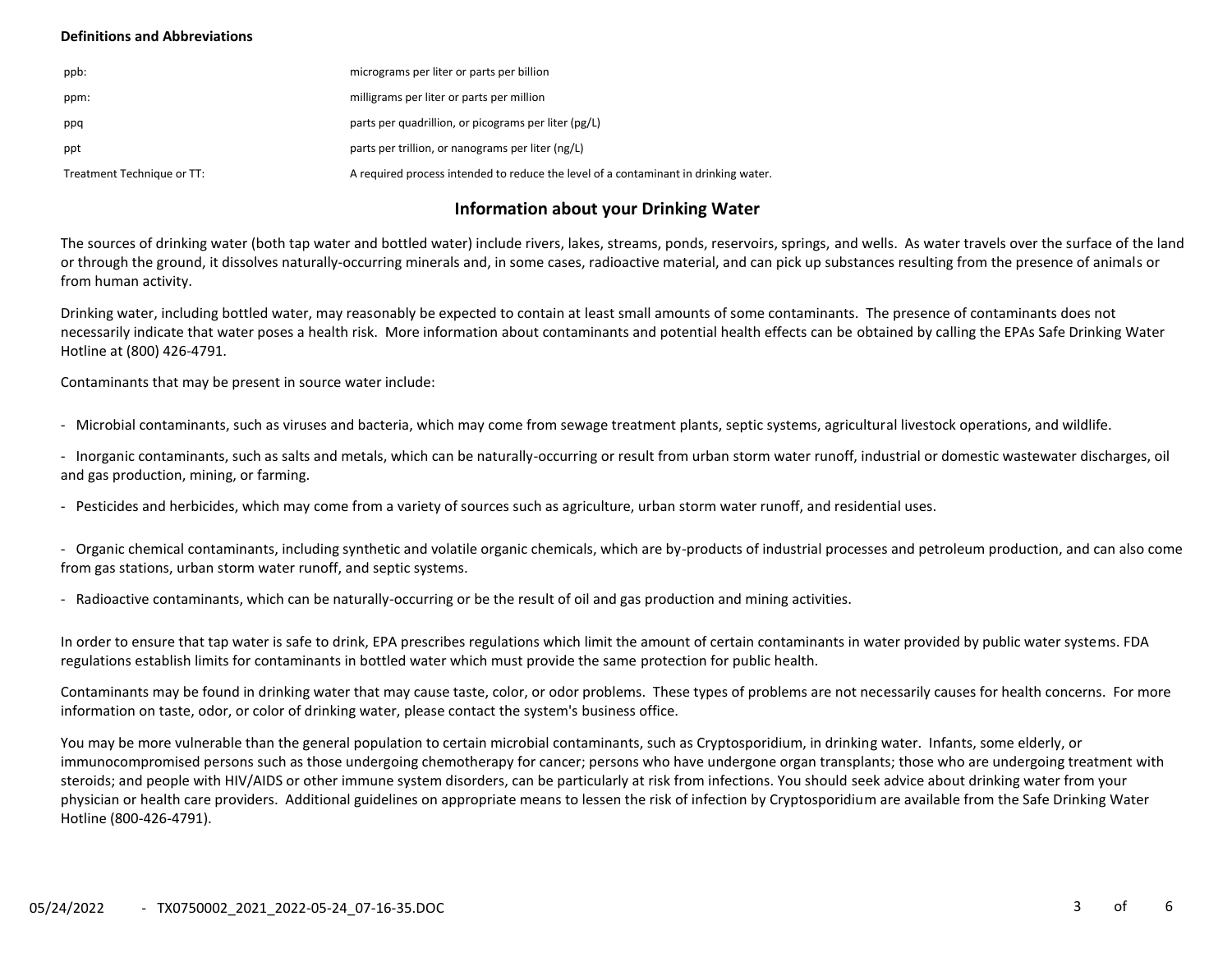If present, elevated levels of lead can cause serious health problems, especially for pregnant women and young children. Lead in drinking water is primarily from materials and components associated with service lines and home plumbing. We are responsible for providing high quality drinking water, but we cannot control the variety of materials used in plumbing components. When your water has been sitting for several hours, you can minimize the potential for lead exposure by flushing your tap for 30 seconds to 2 minutes before using water for drinking or cooking. If you are concerned about lead in your water, you may wish to have your water tested. Information on lead in drinking water, testing methods, and steps you can take to minimize exposure is available from the Safe Drinking Water Hotline or at http://www.epa.gov/safewater/lead.

#### **Information about Source Water**

TCEQ completed an assessment of your source water, and results indicate that some of our sources are susceptible to certain contaminants. The sampling requirements for your water system is based on this susceptibility and previous sample data. Any detections of these contaminants will be found in this Consumer Confidence Report. For more information on source water assessments and protection efforts at our system contact **[insert water system contact][insert phone number]**

| Lead and Copper | Date Sampled | <b>MCLG</b> | <b>Action Level (AL)</b> | 90th Percentile | # Sites Over AL | <b>Units</b> | <b>Violation</b> | <b>Likely Source of Contamination</b>                                                                        |
|-----------------|--------------|-------------|--------------------------|-----------------|-----------------|--------------|------------------|--------------------------------------------------------------------------------------------------------------|
| Copper          | 08/26/2020   | د. ⊥        | -3<br>ر                  | 0.322           |                 | ppm          | N                | Erosion of natural deposits; Leaching from wood<br>preservatives; Corrosion of household plumbing<br>systems |

# **2021 Water Quality Test Results**

| Disinfection By-Products | <b>Collection Date</b> | <b>Highest Level</b><br><b>Detected</b> | Range of Individual<br><b>Samples</b> | <b>MCLG</b>              | <b>MCL</b> | <b>Units</b> | <b>Violation</b> | <b>Likely Source of Contamination</b>      |
|--------------------------|------------------------|-----------------------------------------|---------------------------------------|--------------------------|------------|--------------|------------------|--------------------------------------------|
| Haloacetic Acids (HAA5)  | 2021                   |                                         | $6.9 - 6.9$                           | No goal for the<br>total | 60         | ppb          |                  | By-product of drinking water disinfection. |

\*The value in the Highest Level or Average Detected column is the highest average of all HAA5 sample results collected at a location over a year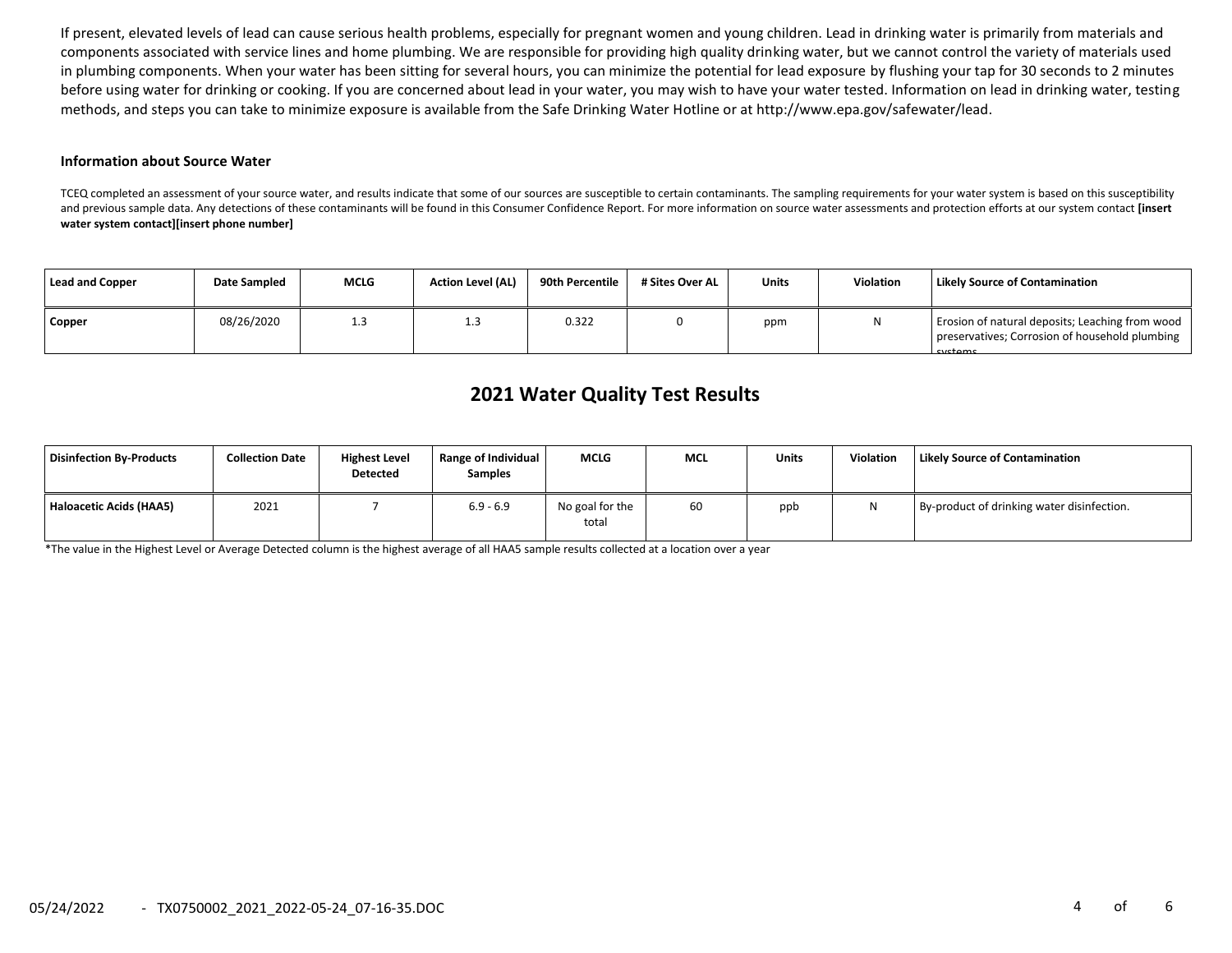| Total Trihalomethanes (TTHM) | 2021 | 48 | $\sqrt{2}$<br>$\overline{a}$<br>40 - 40 | No goal for the<br>tota | 80 | nnt | .<br>By-product of drinking water disinfection. |
|------------------------------|------|----|-----------------------------------------|-------------------------|----|-----|-------------------------------------------------|
|                              |      |    |                                         |                         |    |     |                                                 |

\*The value in the Highest Level or Average Detected column is the highest average of all TTHM sample results collected at a location over a year

| <b>Inorganic Contaminants</b> | <b>Collection Date</b> | <b>Highest Level</b><br><b>Detected</b> | Range of Individual<br><b>Samples</b> | <b>MCLG</b> | <b>MCL</b> | <b>Units</b> | <b>Violation</b> | <b>Likely Source of Contamination</b>                                                                                            |
|-------------------------------|------------------------|-----------------------------------------|---------------------------------------|-------------|------------|--------------|------------------|----------------------------------------------------------------------------------------------------------------------------------|
| Arsenic                       | 2021                   |                                         | $3.4 - 7.1$                           |             | 10         | ppb          | N                | Erosion of natural deposits; Runoff from orchards;<br>Runoff from glass and electronics production wastes.                       |
| <b>Barium</b>                 | 05/04/2020             | 0.0875                                  | $0.0385 - 0.0875$                     |             |            | ppm          | N                | Discharge of drilling wastes; Discharge from metal<br>refineries; Erosion of natural deposits.                                   |
| Fluoride                      | 05/04/2020             | 0.53                                    | $0.41 - 0.53$                         |             | 4.0        | ppm          | N                | Erosion of natural deposits; Water additive which<br>promotes strong teeth; Discharge from fertilizer and<br>aluminum factories. |
| Selenium                      | 05/04/2020             | 6.2                                     | $3.3 - 6.2$                           | 50          | 50         | ppb          | N                | Discharge from petroleum and metal refineries;<br>Erosion of natural deposits; Discharge from mines.                             |

| Radioactive Contaminants | <b>Collection Date</b> | <b>Highest Level</b><br><b>Detected</b> | <b>Range of Individual</b><br><b>Samples</b> | <b>MCLG</b> | <b>MCL</b> | <b>Units</b> | <b>Violation</b> | <b>Likely Source of Contamination</b>   |
|--------------------------|------------------------|-----------------------------------------|----------------------------------------------|-------------|------------|--------------|------------------|-----------------------------------------|
| Beta/photon emitters     | 2021                   | 10.2                                    | $10.2 - 10.2$                                |             | 50         | pCi/L*       | <b>NI</b>        | Decay of natural and man-made deposits. |

\*EPA considers 50 pCi/L to be the level of concern for beta particles.

| Combined Radium 226/228                    | 06/13/2019 | 2.74 | $2.74 - 2.74$ | 0 |    | pCi/L | N | Erosion of natural deposits. |
|--------------------------------------------|------------|------|---------------|---|----|-------|---|------------------------------|
| Gross alpha excluding radon<br>and uranium | 2021       | 3.9  | $3.9 - 3.9$   |   | 15 | pCi/L | N | Erosion of natural deposits. |

| Volatile Organic Contaminants | <b>Collection Date</b> | <b>Highest Level</b><br><b>Detected</b> | Range of Individual<br><b>Samples</b> | <b>MCLG</b> | <b>MCL</b> | <b>Units</b> | Violation | <b>Likely Source of Contamination</b>                                     |
|-------------------------------|------------------------|-----------------------------------------|---------------------------------------|-------------|------------|--------------|-----------|---------------------------------------------------------------------------|
| <b>Xylenes</b>                | 2021                   | 0.0006                                  | $0 - 0.0006$                          | 10          | 10         | ppm          |           | Discharge from petroleum factories; Discharge from<br>chemical factories. |